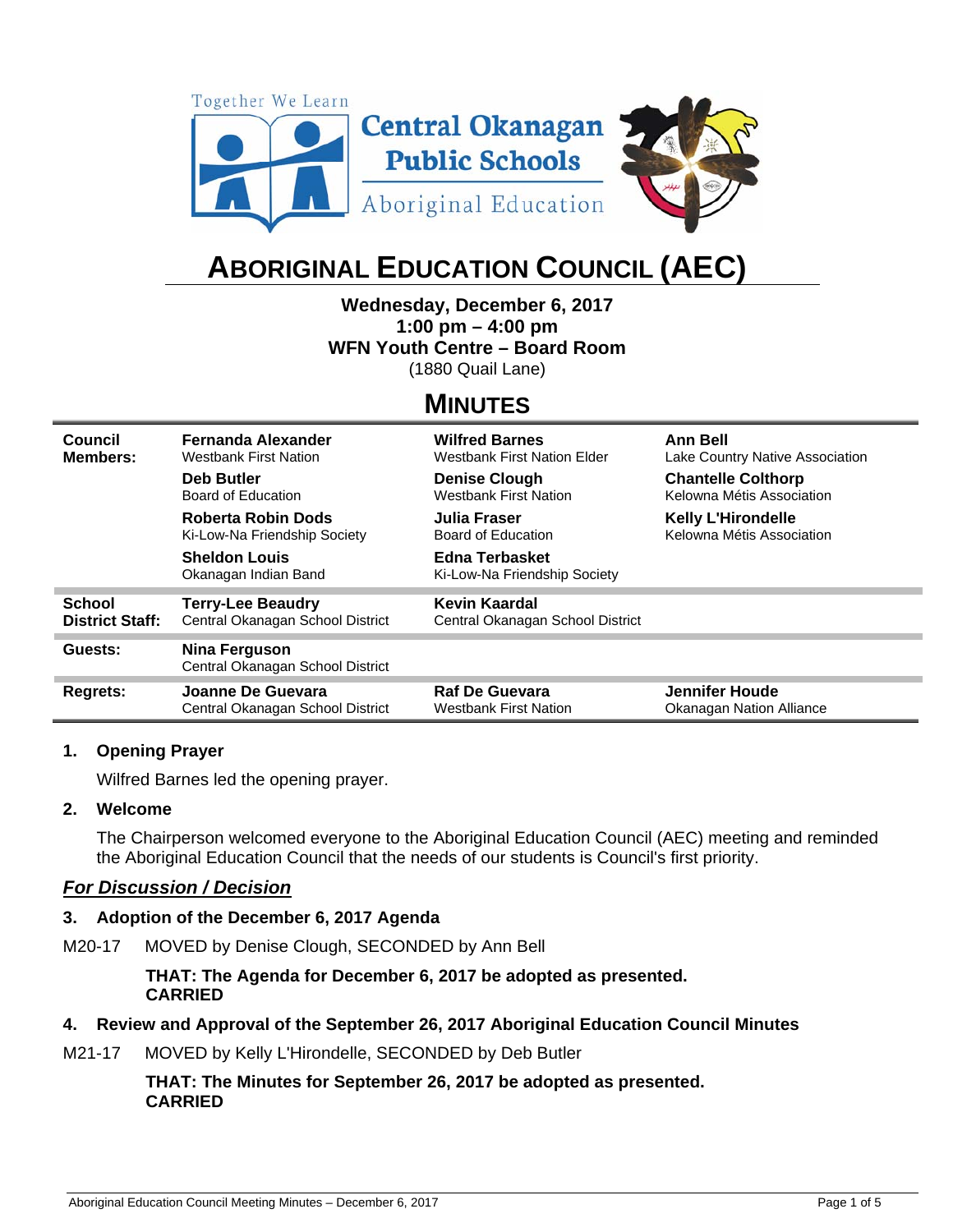#### **5. Okanagan Nation Alliance – Letter of Appointment**

M22-17 MOVED by Kelly L'Hirondelle, SECONDED by Julia Fraser

#### **THAT: The Okanagan Nation Alliance Letter of Appointment be accepted as attached to the agenda. CARRIED**

#### **6. Lake Country Native Association (LCNA) Youth Group Sessions 2016/2017 – Final Report**

Ann Bell thanked the District for their partnership which provides funding, enabling the LCNA the opportunity to bring in presenters for their youth group sessions and events. As noted in the report, a number of parents and family members also attend the events that LCNA organizes which creates a positive community connection.

M23-17 MOVED by Roberta Robin Dods, SECONDED by Sheldon Louis

#### **THAT: The Aboriginal Education Council acknowledge receipt of LCNA Youth Group Sessions 2016/2017 Final Report. CARRIED**

The Deputy Superintendent requested approval from Ann Bell to share the LCNA Youth Group Sessions 2016/2017 Final Report with the Language and Culture Sub-Committee.

Ann Bell supported the report being shared with the Language and Culture Sub-Committee.

#### **7. Review of Action Items**

*7.1 ACTION ITEM: To explore best practices for a sustainable Elder in Residence program during the 2016- 2017 school year. (Terry Beaudry)* 

The Deputy Superintendent reported that since the first *'Building a Sustainable Elders in Residence Program'* meeting in August, a group went to the Nicola Valley Institute of Technology (NVIT) to tour their facility and discuss their Elder in Residence program. As per Chief Lindley's request, the Deputy Superintendent has been working with Elder Rose Caldwell to research a sustainable Elders in Residence Program and will share what they have learned at the upcoming *'Building a Sustainable Elders in Residence Program' meeting on December 13, 2017.* 

*7.2 ACTION ITEM: To relay to the Language and Cultural Program Sub-Committee Motion M91-16 (THAT: A review process to evaluate the efficacy of the Language and Cultural Program be created) at the first Language and Culture Program Sub-Committee meeting. (Joanne De Guevara)* 

The Deputy Superintendent shared that at the first *Language and Cultural Program Sub-Committee* meeting that was held on November 20, 2017, the Sub-Committee was provided an overview of the Language and Culture program currently in place. The Deputy Superintendent and Edna Terbasket are co-creating an agenda for the second *Language and Cultural Program Sub-Committee* meeting on December 13, 2017.

*7.3 ACTION ITEM: To establish a Culture/Curriculum Committee to develop a local partnership agreement in regards to the development of local Aboriginal curriculum and learning resources. (Joanne De Guevara)* 

The Deputy Superintendent suggested that the development of local Aboriginal curriculum and learning resources be forwarded to the *Language and Cultural Program Sub-Committee* for further discussion.

The AEC agreed to forward Action Item 7.3 to the *Language and Cultural Program Sub-Committee*.

*7.4 ACTION ITEM: To send Michelle DesRochers the Honourarium guidelines your organization follows. (AEC)* 

Michelle DesRochers requested clarity regarding the purpose of collecting the Honourarium guidelines from each organization and shared that to date she has only received information from WFN.

Ann Bell noted that LCNA's Honourarium amounts can be found on the invoices she submitted with the LCNA Youth Group Sessions 2016/2017 Final Report.

The Deputy Superintendent reminded everyone to send Michelle their Honourarium guidelines/practice and advised that the information received will be shared at the next AEC meeting.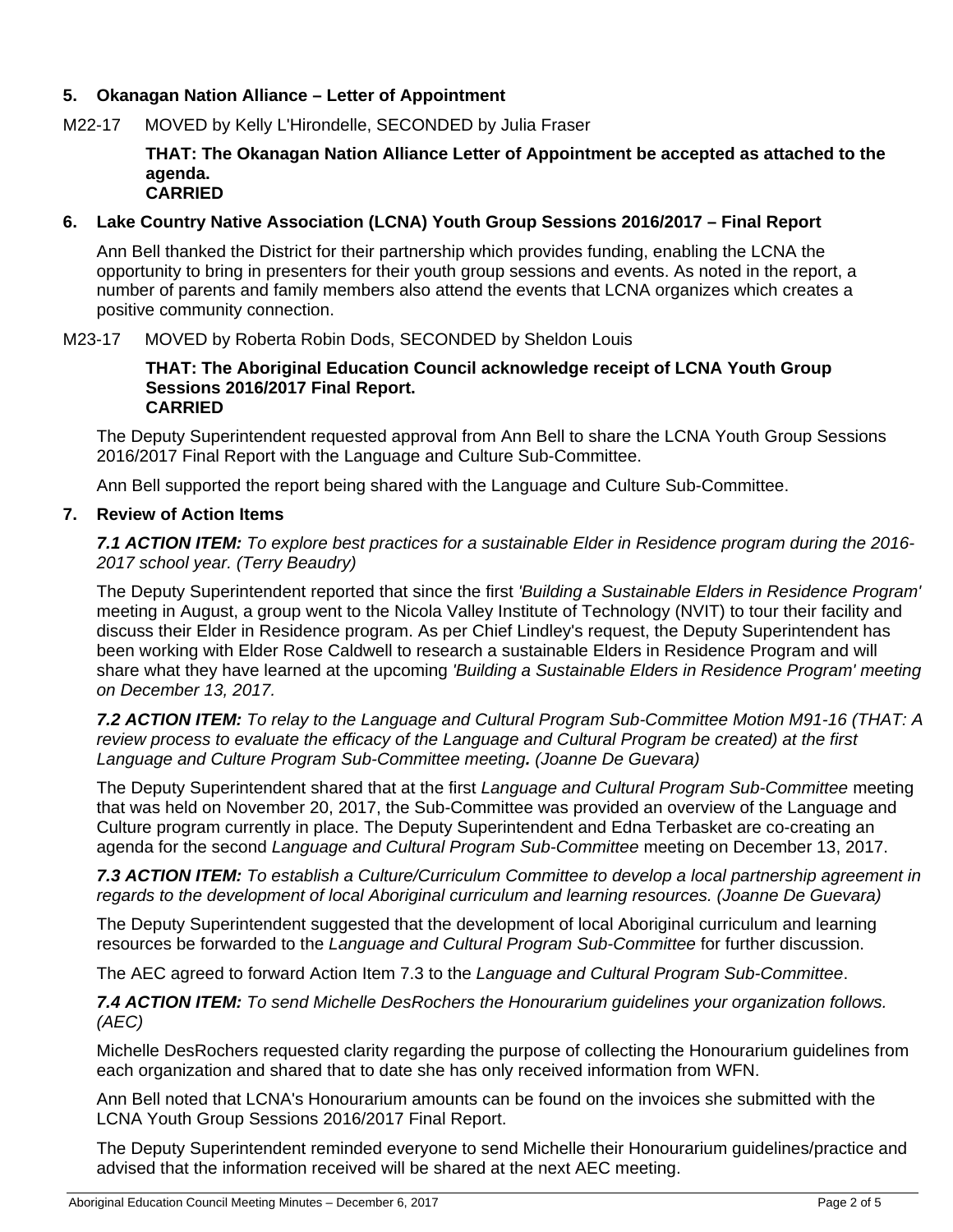*7.5 ACTION ITEM: To follow-up with Rose Caldwell to see if she has confirmed Dr. Jeannette Armstrong's Spring 2018 availability to offer a two day workshop to train the Aboriginal Education Council on the principles of the Four Vital Voices of Community Enowkinwixw: A Syilx (Okanagan) Protocol of Respect. (Terry Beaudry)* 

The Deputy Superintendent shared that a request has been sent to Dr. Armstrong regarding her availability to facilitate a two day Enowkinwixw workshop and her office is awaiting Dr. Armstrong's response.

*7.6 ACTION ITEM: To send Michelle Price a thank-you letter for being an Aboriginal Parent & Family Education Council representative on the AEC, including an explanation of the conflict of interest now that she is a District employee. (Terry Beaudry)* 

The AEC reviewed the draft letter to Michelle Price and approved the letter as presented.

The Deputy Superintendent requested approval from the AEC to also gift Michelle Price with a gourd and the AEC agreed. Both the letter and gourd will be presented to Michelle Price at the same time. Trustee Deb Butler and Ann Bell agreed to take the gift and letter to Michelle Price.

*The Superintendent of Schools/CEO joined the AEC meeting at 2:06 pm.* 

*7.7 ACTION ITEM: To revise the Call to Parents: Aboriginal Education Council to reflect the Aboriginal Education Council's suggested edits. (Edna Terbasket and Michelle DesRochers)* 

Michelle DesRochers shared that she revised the *Call to Parents: Aboriginal Education Council* based on feedback from the September 26, 2017 AEC meeting and requested clarity on how to send the *Call to Parents: Aboriginal Education Council* out to parents.

The AEC decided that the *Call to Parents: Aboriginal Education Council* should be sent out through the District's Aboriginal student parent list and forwarded to the AEC to share out within their networks. It was also decided to organize a parent information night in January to bring parents with Aboriginal students together and share this call out at that meeting.

*Action Item: To send the Call to Parents: Aboriginal Education Council to District parents who have Aboriginal students and the AEC to share out within their networks. (Michelle DesRochers)* 

*Action Item: To organize a parent information night in January to bring parents with Aboriginal students together and share the Call to Parents: Aboriginal Education Council at the meeting. (Terry Beaudry)* 

*7.8 ACTION ITEM: To follow-up with Raf De Guevara on his commitment to the AEC. (Fernanda Alexander)* 

The Chairperson shared that she connected with Raf De Guevara and as Chief and Council appointed him to the Aboriginal Education Council this is a WFN matter; and, not an AEC matter.

#### *Old Business*

#### **8. Building a Sustainable Elders in Residence Program – Update**

This item was discussed during Action Item 7.1.

#### **9. AEC School Tour (October 5, 2017) – Debrief**

The AEC members who attended the AEC School Tour on October 5, 2017 shared their experience and take-aways.

#### **10. Equity Scan Project – Update**

The Superintendent of Schools/CEO shared that the Equity Scan Project involves six Districts in the province and is being led by Dr. Scott Benwell and Kaleb Child. Each District is required to create a District Equity Scan Team for the purpose of identifying promising practices as well as stories and barriers to learner success.

The Deputy Superintendent shared that the District Equity Scan Team has met a couple times and is a diverse group comprised of Elder Pamela Barnes, community members, teachers, principals, viceprincipals, and Aboriginal Program staff. At the District Equity Scan Team's first meeting, the Ministry Of Education presented to the group about the project and outlined the workbook containing 74 questions.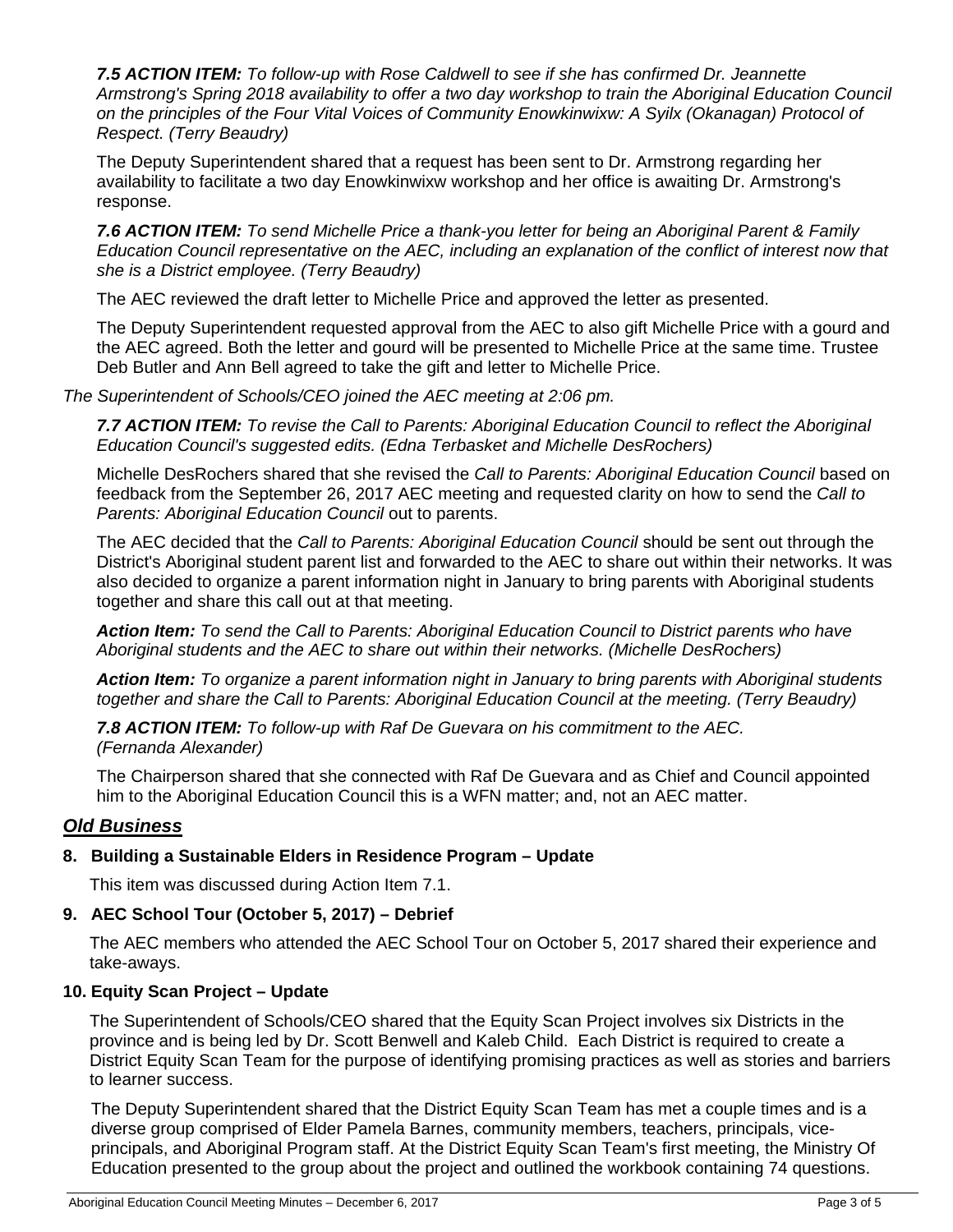At the District Equity Scan Team's second meeting, the group examined the 74 questions and aligned the questions with the Medicine Wheel as well as comprised a list of questions not included in the workbook.

The Deputy Superintendent advised that the AEC will be kept apprised of all District Equity Scan Team meetings and all Council members are welcome to join the meetings. An RSVP to the Deputy Superintendent's office is requested if an AEC member wishes to attend.

#### *The AEC recessed at 2:43 pm.*

*Julia Fraser and Kevin Kaardal left the AEC meeting at 2:43 pm.* 

*The AEC reconvened at 2:54 pm.* 

#### *New Business*

#### **11. Aboriginal Education Program – Administration Update**

#### Staffing Update

The Acting District Vice-Principal of Aboriginal Education reported that the Aboriginal Education Program started the 2017-2018 school year short of four Aboriginal Student Advocates. The District has recently hired the following new Aboriginal Student Advocates to fulfill the shortage: Chloe Edgecomb assigned to South Rutland Elementary; Sandra Whattam assigned to George Pringle Elementary; Rubina Waterhouse assigned to Mount Boucherie Secondary; and, Roxanne Phillips assigned to Oyama Traditional and Raymer Elementary. She also advised that two Youth and Family Support Workers have been hired (1.5 Full-Time Equivalent). Richard Gauthier and Gladys Stepaniuk will fulfill these roles.

The Deputy Superintendent shared that the District has had preliminary discussion with the union regarding the pay grade assigned to the Youth and Family Support Worker position and the position will be in the queue for a job evaluation review. The Youth and Family Support Worker positions are twelve months and the District will be looking for employee placements over the summer months. She also advised that contract negotiations are underway with a Mental Health Clinician who will supervise the clinical portion of the Youth and Family Support Worker's role.

#### Enhancing Student Learning (Grad Retreat, First Nations' Emergency Services Society of British Columbia, Elders in Our Schools)

The Acting District Vice-Principal of Aboriginal Education shared that the first Aboriginal Graduation Retreat was held on November 23, 2017 and went well. The grade 12 students are looking forward to the second Graduation Retreat in February where they will make drums. She also shared that the First Nations' Emergency Services Society of British Columbia (FNESS) is offering an opportunity for youth in grades 10-12 to participate in a firefighting boot camp and the Central Okanagan Public Schools has a small secondary student cohort attending.

#### Support Workers Summit 2018

The Acting District Vice-Principal of Aboriginal Education shared that the District will be hosting a Regional Support Workers' Summit on April 26-27, 2018 at Okanagan College. The Support Workers' Summit will include sessions on cultural teachings, land-based learning, well-being, and community work, providing a rich learning opportunity for over 200 support workers in the Okanagan mainline region.

*The Acting District Vice-Principal left the AEC meeting at 3:20 pm.* 

#### National Recognition for Indigenous Student Dropout Rate Reduction (Mount Boucherie Secondary School's Academy of Indigenous Studies)

The Deputy Superintendent shared that Mount Boucherie Secondary School's (MBSS) Academy of Indigenous Studies received National recognition for reducing the indigenous student dropout rate. On October 30, 2017 there was a recognition ceremony at MBSS and Global News reported on the recognition.

*(A video of Global News' report was intended to be shared but due to technology difficulties it was decided that the video would be sent out to the AEC via email.)* 

*Edna Terbasket left the AEC meeting at 3:25 pm*